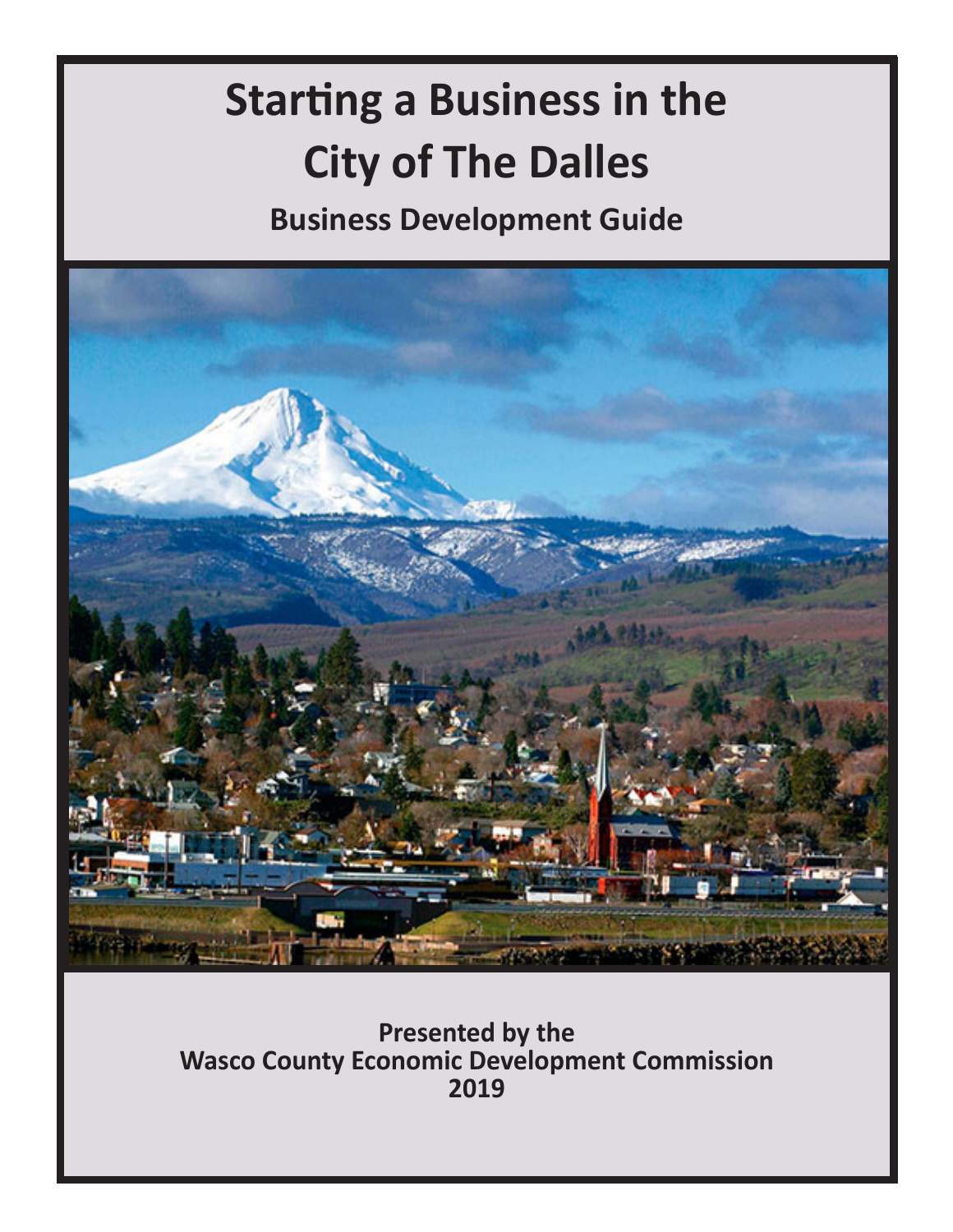# **Navigating this Guide**



This handout was prepared to help you move through the permitting processes to locate and grow your business in the City of The Dalles. Whether you are looking to locate in an existing building, or start from scratch this guide can help you through the process! Please see below for an overview of the process and other business resources available in The Dalles.

#### **Steps to Site a Business Business Resources**

**Step 1:** Planning: Allowed Uses, Change of Use Application, and Pre-Application Process

**Step 2:** Public Health: sanitation permits.

**Step 3:** Fire Marshal: Fire, Life, or Safety Upgrades

**Step 4:** Building Codes: Permits

**Step 5:** DEQ: Hazardous Materials.

*pg 2 and 3*

**How to Start a Business** Starting or growing your business, *(pg 1)*

**Business Development:** Business Counseling, Tax Incentives, Other Local Resources *(pg 4)*

**Business Support:** Networking opportunities, collective marketing, and industry organizations. *(pg 5)*

**Financing:** Accessing capital, loans, and other tools. *(pg 6)*

**Utilities Guide:** Who to contact to connect to everything from power to the internet. *(pg 7)*

**Questions? Need Assistance? Contact the Wasco County EDC at 541-296-2266 Find this guide online at: www.mcedd.org/about/our-area/wasco-county/**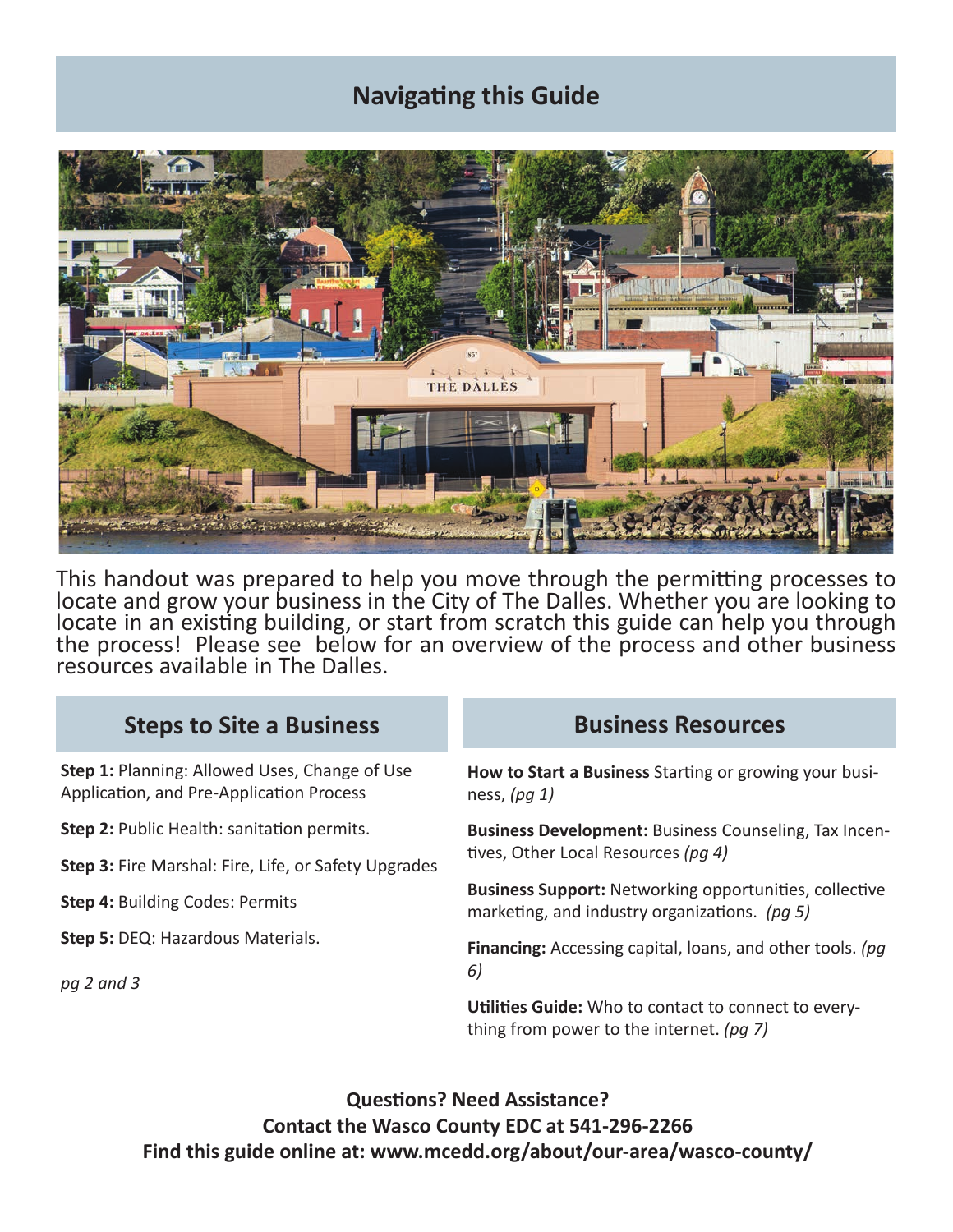# **How do you start a Business?**

*Some of these steps can happen at the same time, but we encourage you to take the time to develop clear plans and structures for your business from the beginning!*

**STEP 1**

#### **Before you start your business...**

Do you have **KNOWLEDGE** pertaining to the business you plan to enter? Do you have **EXPERIENCE** managing people and finance?

# **STEP 3**

## **Legal & Licensing**

Set your **BUSINESS STRUCTURE.** Your decision will impact not only your legal structure but also your taxes.

Check **LICENSING REQUIREMENTS**. While there are no local licenses required, there are potentially state licenses, permits, or certifications needed.



**STEP 5**

#### **Locate your Business**

Follow the steps in this **BUSINESS SITING GUIDE** to find or build the right space to house your business and comply with the local planning and building requirements.

# **Write a Business Plan**

It is vitally important to develop your business plan. This will help clarify your **BUSINESS OBJECTIVES**, market, and competition as well as begin development of strategies to move toward your goals! Your business plan should also include elements on **FINANCING** AND **MARKET STRATEGIES**.



**STEP 2**



# **STEP 4**

# **Seek Financing**

The plan for this step should be part of your business planning, and can happen at several intervals during the life of your business. Check out banks, state and local financing, potential investors, or even the community public offering models!

# **Need assistance with any of these steps?**

More details can be found at: bizcenter.org/centers/ columbia-gorge-sbdc/. **Co***ntact the Small Business* 



*Development Center for* 

*one-on-one business counciling, support developing a business plan, training, and* 

*much more!* For additional resource providers review the Business Development and Financing sections in this guide.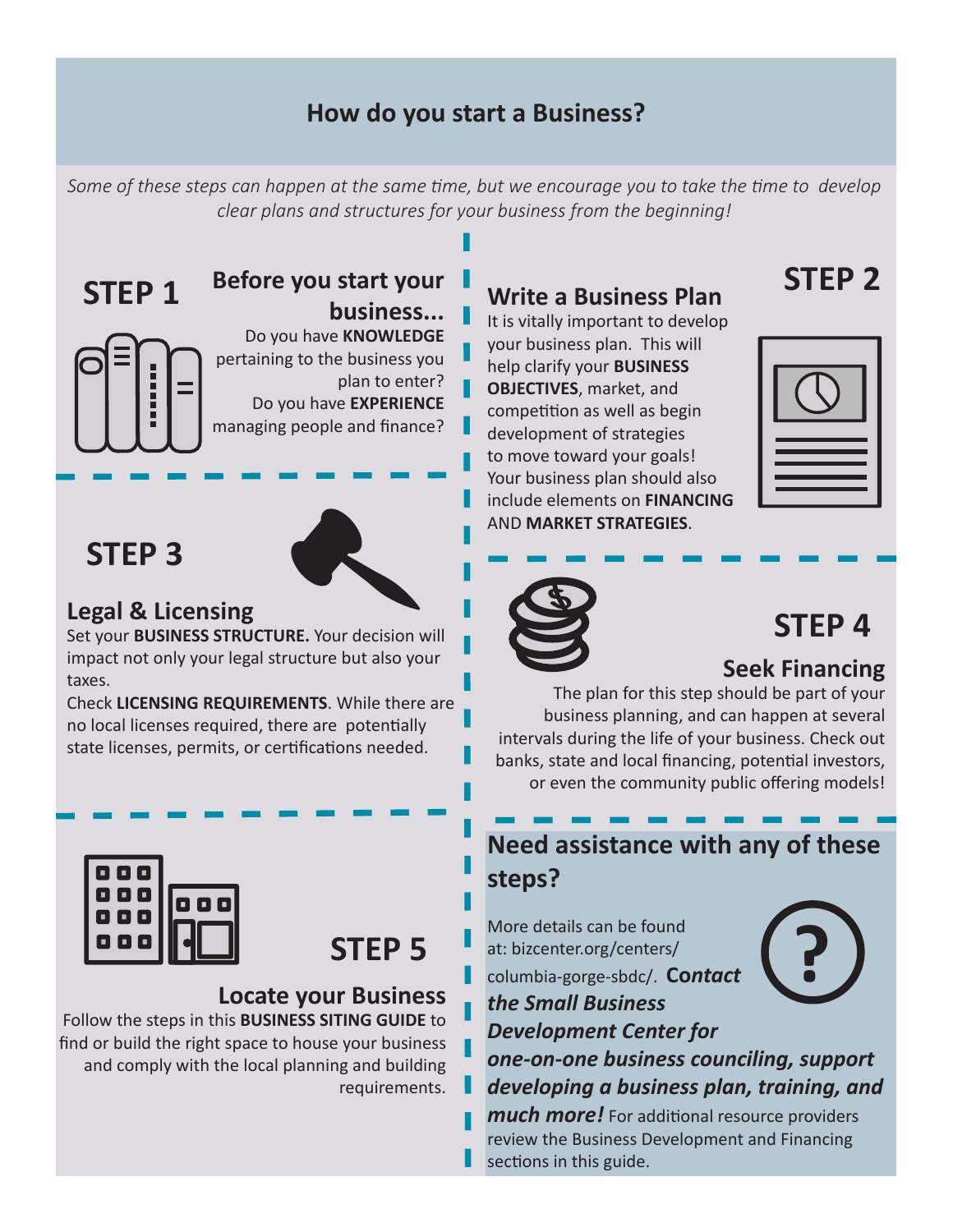### **Siting a Business**

**Step 1: Planning Permits.** Contact the City of The Dalles Community Development Department to determine if your specific use is permitted

in that zone and/or if you will be making modifications to the building. Staff will work with you to determine if you need to intitiate a land use revciew or permit process. This office is also your stop for any floodplain, sanitation and historical building permits. Exterior alterations to historic buildings require approval prior to beginning work. **All new businesses are required to fill out a Proposed Change of Use Application from this office.**

**If using a contractor to remodel or build your space, don't forget to check the Oregon Construction Contractor's Board to ensure they are licensed and bonded. Searches can be conducted at oregon.gov/ccb**

Don't forget to ask about possible financial benefits for improving historic buildings. They will also have information about possible Urban Renewal Agency financing to help with improvements.

> **Contact:** The Dalles City Hall 313 Court Street 541-296-5481, ext. 1125 www.ci.the-dalles.or.us/community\_dev

**Step 1-A: Change of Use.** All new tenants for a building are required to complete a Proposed Change of Use application and Water/Waste Water survey. If staff determines your use is more intense than the previous use, the Community Development Department will assist in determing the appropraite land use applciation process for your project.

After recieving all required information, a pre-application meeting will be scheduled to discuss the project and provide meeting notes. Related agencies are also invited to this meeting.

**Step 2: Building Codes.** Provide necessary information to Building Code Services if permits are required and discuss any fire, life, or safety upgrades required. Generally, a permit is required to construct, enlarge, alter, repair, move or change the occupancy of a building or structure, or to erect, install, enlarge, alter, repair, convert or replace any electrical, gas, mechanical or plumbing system.

> **Contact: Wasco County Building Codes Services** 2705 East 2nd Street The Dalles OR 97058 541-506-2560 Hours of Operation: 8am to noon & 1pm to 4pm Monday through Thursday, 7:30am to 11:30am Friday www.co.wasco.or.us/departments/building\_codes/index.php

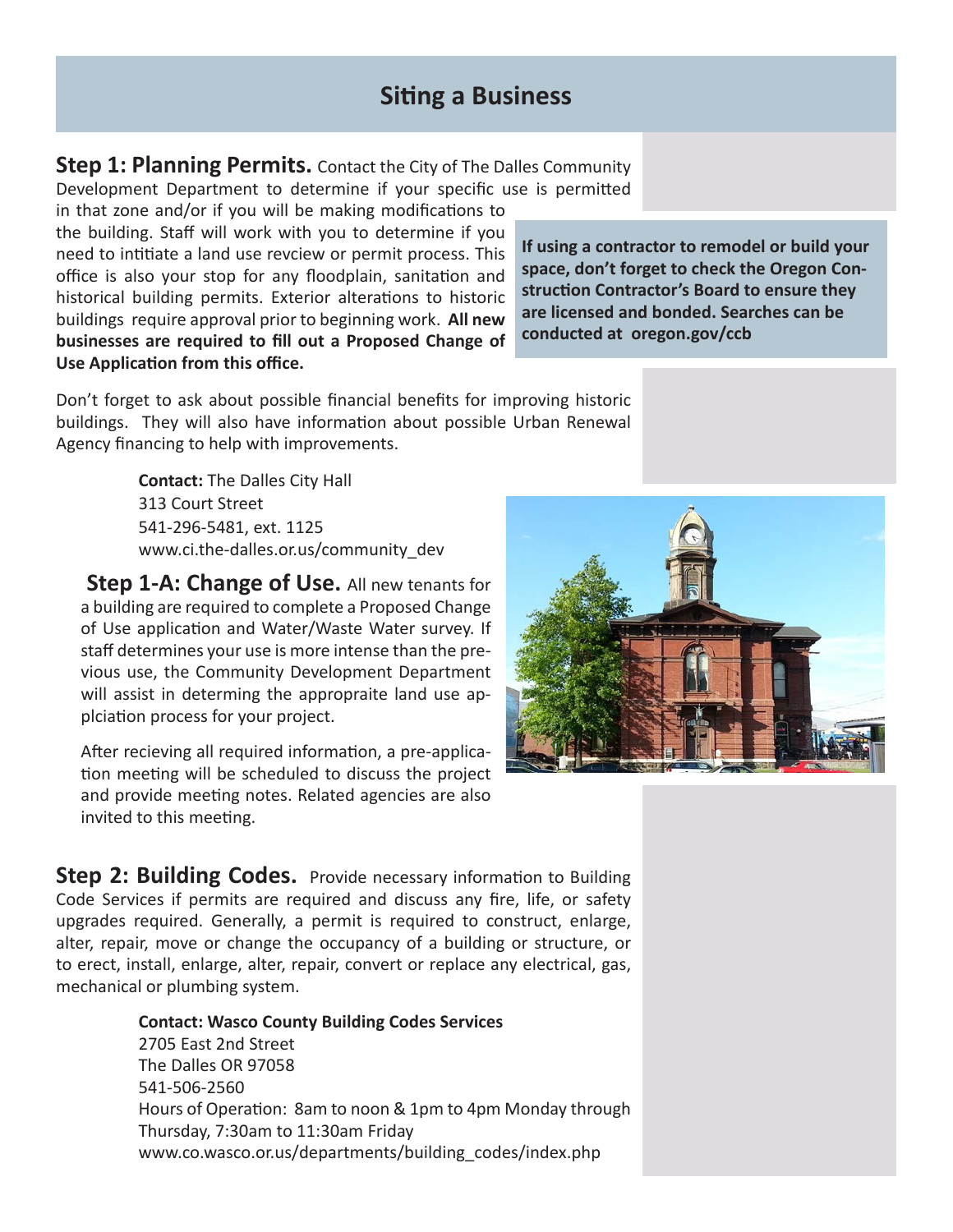## **Siting a Business**

**Step 3: DEQ.** Contact the Oregon Department of Environmental Quality if you are remodeling an existing building and suspect there might be hazardous materials. The proper removal of hazardous materials is essential.

Potential hazardous materials include asbestos, underground fuel tanks, hazardous waste, water quality, used woodstoves, or dust problems.

> **Contact:** Oregon DEQ Office at Columbia Gorge Community College 400 E. Scenic Drive, The Dalles, OR 541-298-7255

**Step 4: Enterprise Zone.** Contact the City of The Dalles to discuss what incentives may be available through the Wasco County Joint Enterprise Zone or the Urban Renewal Agency. Note: This must be done prior to starting to construct or altering a building in order to qualify for the incentives.

> **Contact:** The Dalles City Hall 313 Court Street 541-296-5481, ext. 1125 www.ci.the-dalles.or.us\_EconomicDevelopment

#### **For information on utilities, please visit the Utilities Guide on Pg. 7.**

*Please note that developments within the City of The Dalles are not subject to Columbia River Gorge National Scenic Area regulations.* 

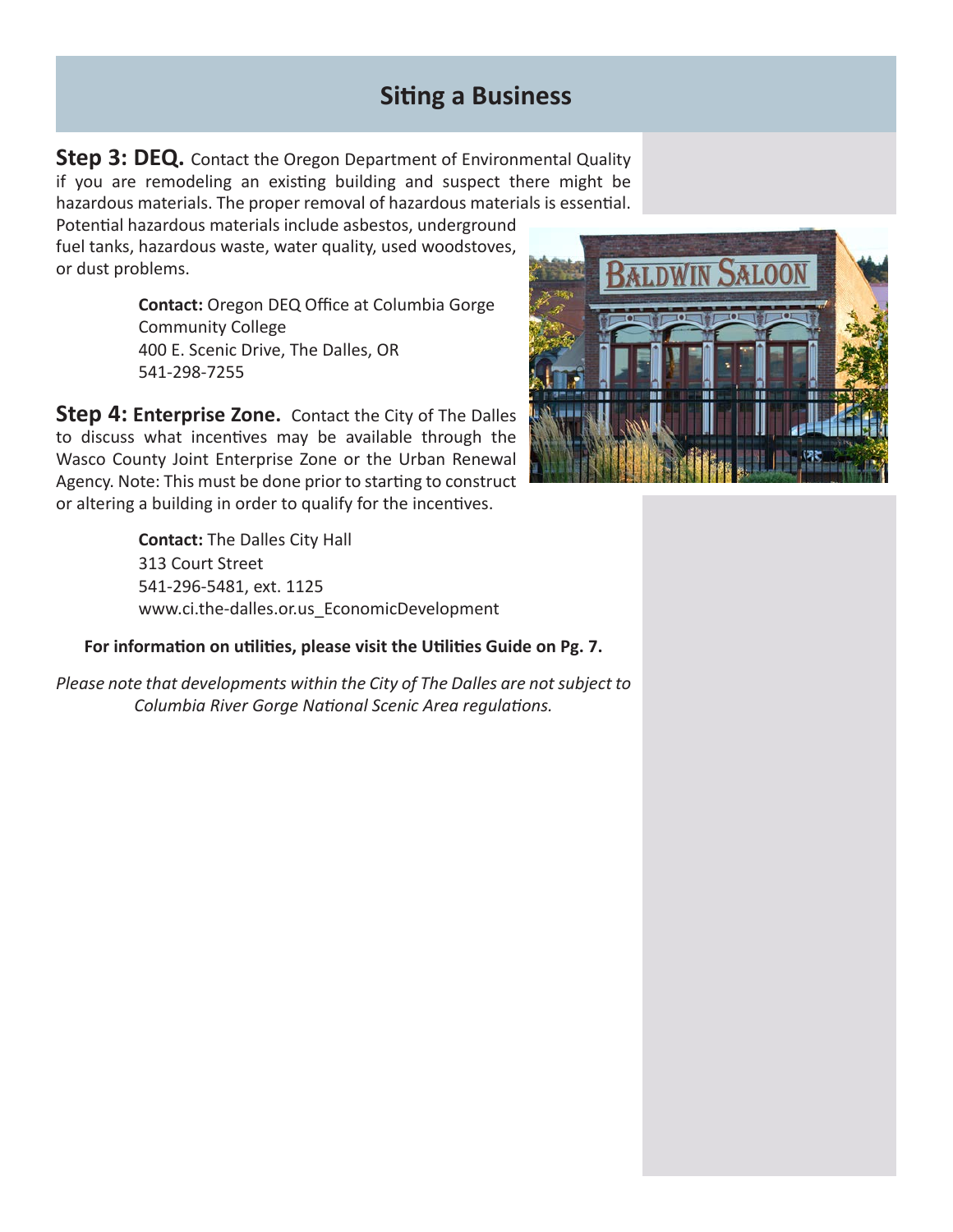### **Business Development**

*This handout provides an overview of the business services available to you as you start, grow, or relocate your business in Wasco County.* 

#### **Small Business Development Center at Columbia Gorge Community College**

The SBDC's goal is to provide business and technical assistance to new and existing business owners and managers in the Mid-Columbia area. Services include:

- •Information on how to start or grow a business
- Free one-on-one business counseling
- Seminars and workshops
- Small Business Management (SBM) Program
- Commercial kitchen
- Customized training for business & industry

• Collaboration with OSU Extension office in The Dalles, Oregon, to bring value-added services and training to farmers.

**Contact:** bizcenter.org/centers/columbia-gorge-sbdc/ 541-506-6120

#### **Tax Incentive Programs**

The **Wasco County Joint Enterprise Zone** exempts certain businesses from local property taxes on new investments growing in or relocating to The Dalles or Wasco County. The Enterprise Zone is jointly managed by The City of The Dalles and the Wasco County Economic Development Commission. For development within the City of The Dalles, contact the City's Zone Manager prior to relocating or expanding to determine if your investment may qualify. Note: This must be done prior to starting to construct or altering a building in order to qualify for the incentives.

The City also sponsors a **Vertical Housing Zone** that encompasses much of Downtown The Dalles. If you are developing a mixed use facility that would incorporate upstairs housing, contact the City's Zone Manager for more information.

**Opportunity Zones** are a Federal tax incentive program developed to encourage long-term private investments in communities meeting criteria around economic disadvantage through abatement of capital gains taxes. These taxes are abated for both the initial investment as well as gains earned on the project. Two census tracts in The Dalles were designated

> **Contact**: www.ci.the-dalles.or.us/Economic\_Development; 541- 296-5481

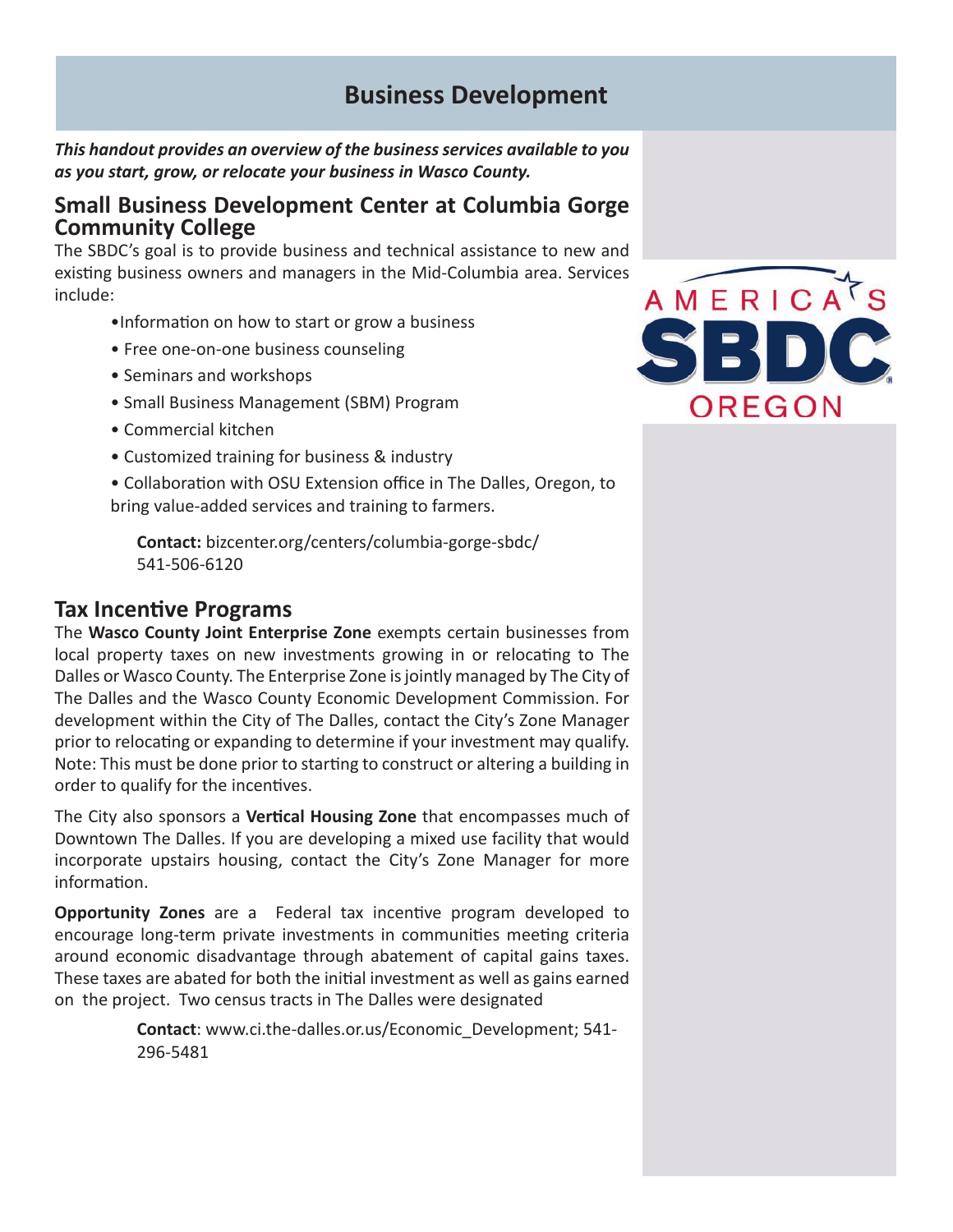# **Business Support**

# **PORT OF THE DALLES**

The Port of The Dalles is an Oregon special district that works to create jobs and recruit, retain and expand local businesses. The Port's main tool to enhance the local economy is development of industrial lands.

**Contact:** www.portofthedalles.com; 541-298-4148



THE DALLES AREA The Dalles... Simply Sunsational.

The Dalles Area Chamber of Commerce is a resource CHAMBER OF COMMERCE for business and community information. The Chamber also works to address the need for

a trained, skilled local labor force as well as residential and commercial development to support the needs of the local bsuiness community and its employers.

**Contact:** www.thedalleschamber.com; (541) 296-2231

#### **The Dalles Main Street Organization**

The Dalles Main Street Organization focuses on revitalization of Historic Downtown The Dalles and is a great resource for businesses considering locating in the downtown.

**Contact:** www.thedallesmainstreet.org; (541) 370-2966

#### **Industry Organizations**

There are a variety of industry organizations that support businesses throughout the Gorge. These include:

- •Columbia Gorge Technology Alliance
- Gorge Grown Food Network
- Columbia Gorge Fruitgrowers Association
- •Columbia Gorge Winegrowers Association
- Columbia Gorge Tourism Alliance
- Breweries in the Gorge
- •Gorge Cider Society

#### **Oregon Small Business Advocate**

Oregon's Office of Small Business Assistance serves as an independent voice for small business within government. This office provides basic information and connection with resources to those starting, growing or winding down a business. They also assist entrepreneurs who believe they've been subject to unreasonable or unfair state regulatory actions*.*

> **Contact:** https://sos.oregon.gov/business/Pages/office-smallbusiness-assistance.aspx 1-844-469-5512;

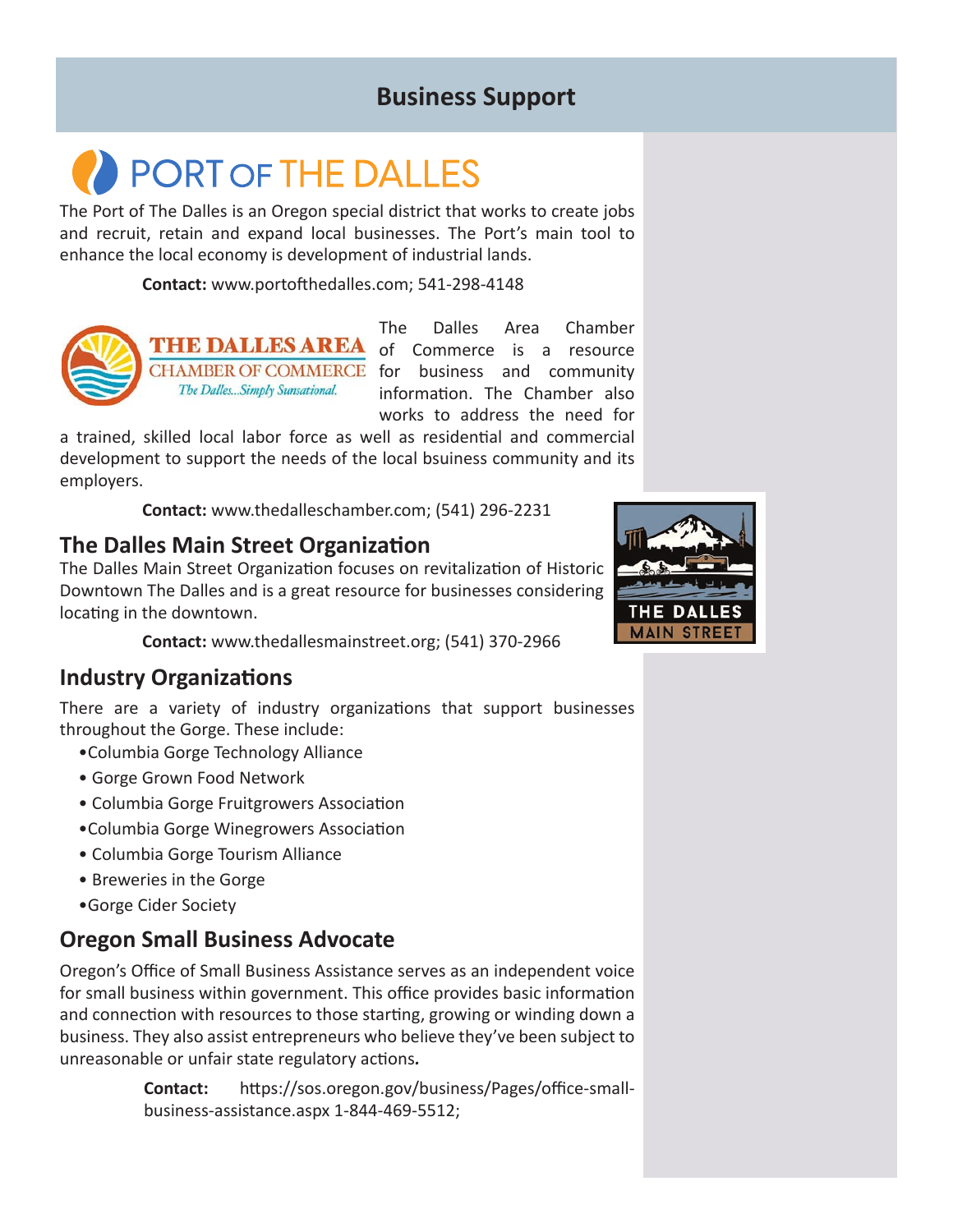# **Financing**



Business Oregon has a team of professionals to assist businesses with their financing needs. Business Oregon manages the following financing programs to assist businesses:

- Oregon Business Development Fund
- Oregon Capital Access Program
- Oregon Credit Enhancement Fund
- Business Retention Program
- Oregon Industrial Development Bonds
- Oregon New Market Tax Credit
- Entrepreneurial Development Loan Fund
- Brownfields Redevelopment Fund

**Contact:** oregon4biz.com

#### **Mid-Columbia Economic Development District and Oregon Investment Board**

To support businesses, create and retain jobs, MCEDD provides loans for the financing needs of businesses with favorable rates, terms and requirements. In addition to the funds directly managed by MCEDD, the staff is knowledgeable about most state and federal loan and assistance programs and can help your business to access these funds and package your loan application.

**Contact:** mcedd.org; 541-296-2266



#### **ECONOMIC DEVELOPMENT DISTRICT**